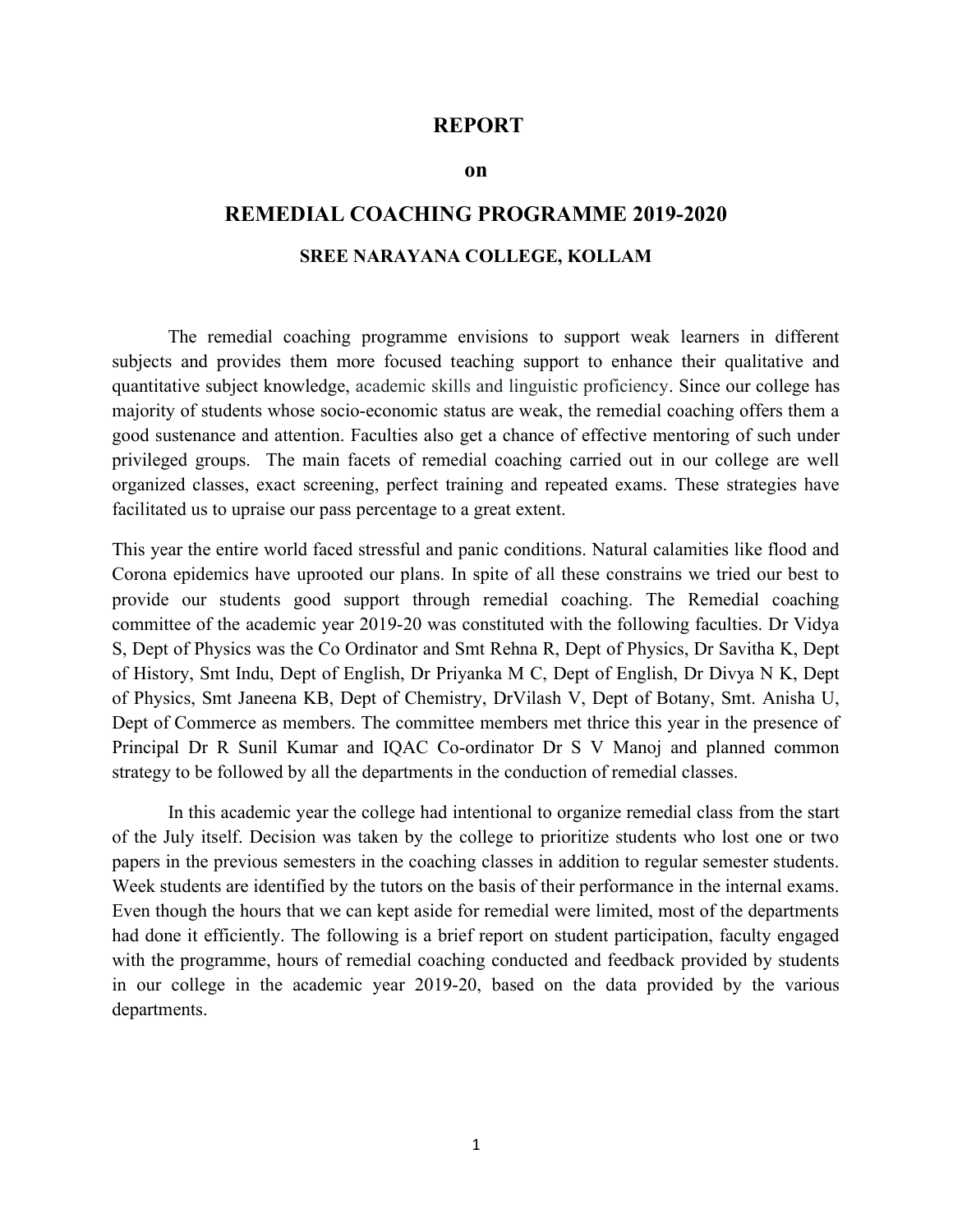### STUDENTS PARTICIPATION

The table and following illustrations show the quantitative analysis of student participation in different semesters. Of the six semesters, maximum students were enrolled in fourth semester. Fourth and third semesters together banged the highest participation of students. All departments conducted the remedial class in fourth semester. On comparing with even semesters, number of classes in odd semesters were less. The loss of working days due to the flood and afterwards tight time schedule had resulted in decrease in number of remedial class in odd sem.

| Year               | I Sem          |                | II Sem         |                | <b>III</b> Sem |                | <b>IV Sem</b>  |                | V Sem          |                | VI Sem         |                         | <b>Total</b>    |
|--------------------|----------------|----------------|----------------|----------------|----------------|----------------|----------------|----------------|----------------|----------------|----------------|-------------------------|-----------------|
|                    | <b>Boys</b>    | <b>Girls</b>   | <b>Boys</b>    | <b>Girls</b>   | <b>Boys</b>    | <b>Girls</b>   | <b>Boys</b>    | <b>Girls</b>   | <b>Boys</b>    | <b>Girls</b>   | <b>Boys</b>    | <b>Girls</b>            |                 |
| Malayalam          | $\overline{7}$ | $\mathbf{1}$   |                |                | 8              |                | 8              |                | $\overline{7}$ | $\overline{3}$ |                |                         | 34              |
| Hindi              | $\overline{2}$ | 5              |                | $\overline{7}$ |                | $\overline{7}$ | 3              | $\overline{4}$ | $\overline{4}$ | $\overline{3}$ | $\mathbf{1}$   | 6                       | 42              |
| <b>Sanskrit</b>    |                |                | 6              | 6              |                |                | $\overline{7}$ | $8\,$          |                |                | $\overline{3}$ | $\overline{3}$          | 33              |
| <b>English</b>     |                |                | $\overline{4}$ | $\overline{3}$ |                |                | 3              | $\overline{4}$ |                |                | $\overline{4}$ | $\overline{3}$          | 21              |
| <b>Economics</b>   |                |                |                |                |                |                | $\overline{3}$ | 14             |                |                |                |                         | 17              |
| Commerce           |                |                |                |                |                |                | 6              | $\mathbf{1}$   |                |                | $\overline{2}$ | $\overline{7}$          | 16              |
| <b>Politics</b>    |                |                |                |                |                |                | 5              | $\overline{4}$ |                |                | 5              | $\overline{3}$          | 17              |
| <b>History</b>     |                |                | $\overline{4}$ | 6              |                |                | 5              | 5              |                |                |                |                         | 20              |
| Philosophy         | $\overline{3}$ | $\overline{4}$ | $\overline{3}$ | $\overline{4}$ | $\overline{5}$ | $\overline{2}$ | 5              | $\overline{2}$ |                |                |                |                         | 28              |
| <b>Mathematics</b> | $\overline{4}$ | $\overline{2}$ | $\overline{4}$ | $\overline{2}$ | $\overline{4}$ | $\overline{2}$ | $\overline{4}$ | $\overline{2}$ | $\overline{3}$ | $\overline{3}$ | $\overline{3}$ | $\overline{\mathbf{3}}$ | $\overline{36}$ |
| <b>Physics</b>     |                |                | 6              | 6              | 9              | 3              | 9              | $\overline{3}$ | $\overline{7}$ | 5              | 5              | 6                       | 59              |
| <b>Chemistry</b>   |                |                |                |                |                |                | $\overline{3}$ | 13             |                |                | 11             | $\overline{7}$          | 34              |
| <b>Botany</b>      | $\overline{7}$ | $\overline{7}$ | 5              | 5              | $\overline{2}$ | 8              | $\overline{2}$ | 13             | 6              | $\overline{3}$ |                |                         | 58              |
| <b>Bio Tech.</b>   |                |                |                |                |                |                | $\overline{4}$ | $\overline{2}$ |                |                |                |                         | 6               |
| Zoology            | $\overline{7}$ | $\overline{4}$ | 6              | 5              | $\overline{2}$ | 8              | $\overline{2}$ | 8              | 11             |                | 11             |                         | 64              |
| <b>Total</b>       | 53             |                | 82             |                | 60             |                | 152            |                | 55             |                | 83             |                         | 485             |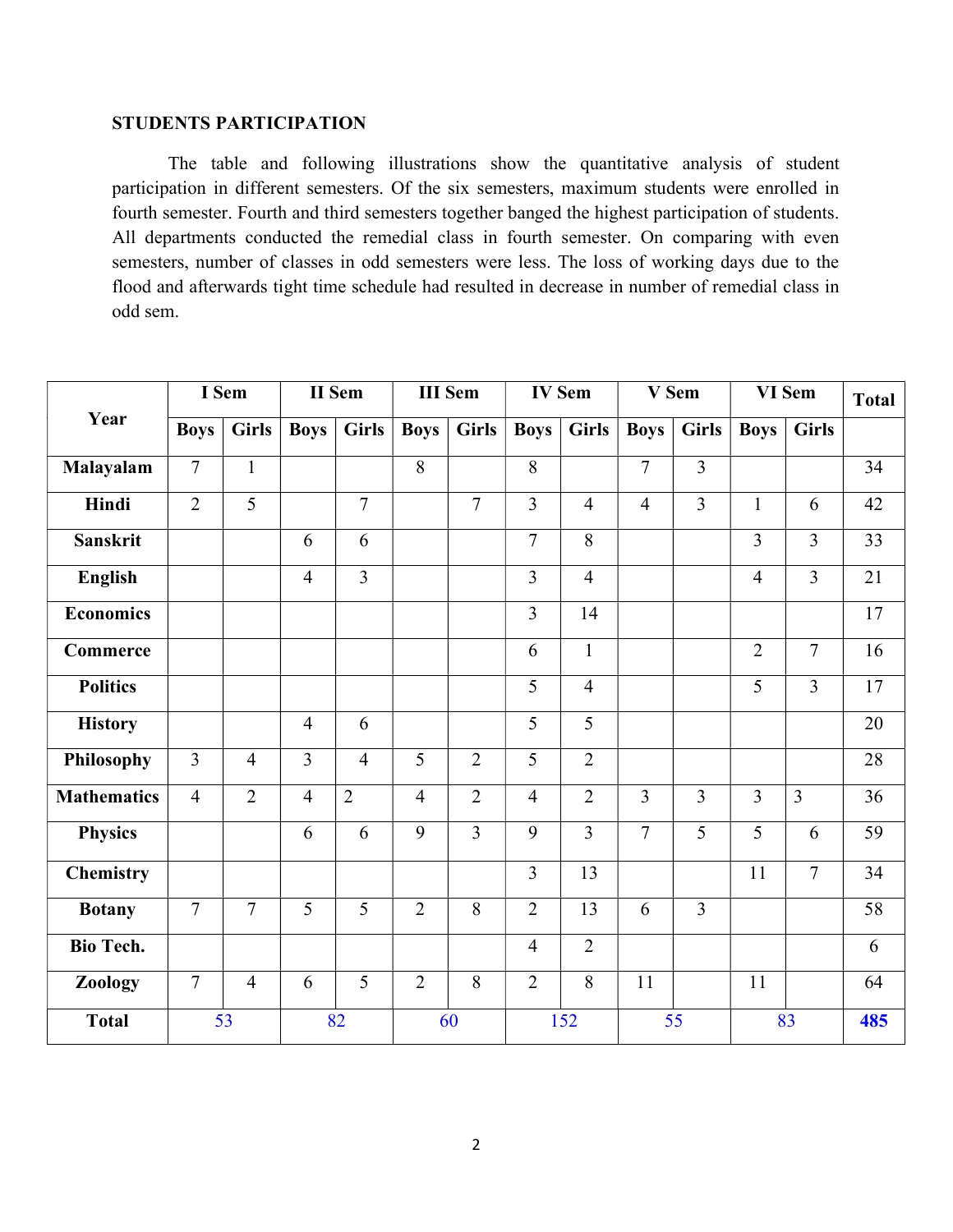

All together a total of 485 students got the benefit of remedial teaching in this academic year in various subjects. Among them 250 are boys and rest of them are girls. In fourth semester alone, 152 students were given remedial classes. First semester had 53 students joined for remedial which is the least of all these 6 semesters. Department of Zoology selected highest number of students while Department of Biotechnology had the least. Department of Biotechnology and Economics could organize remedial coaching to  $4<sup>th</sup>$  Sem students alone whereas Zoology department conducted classes for all semesters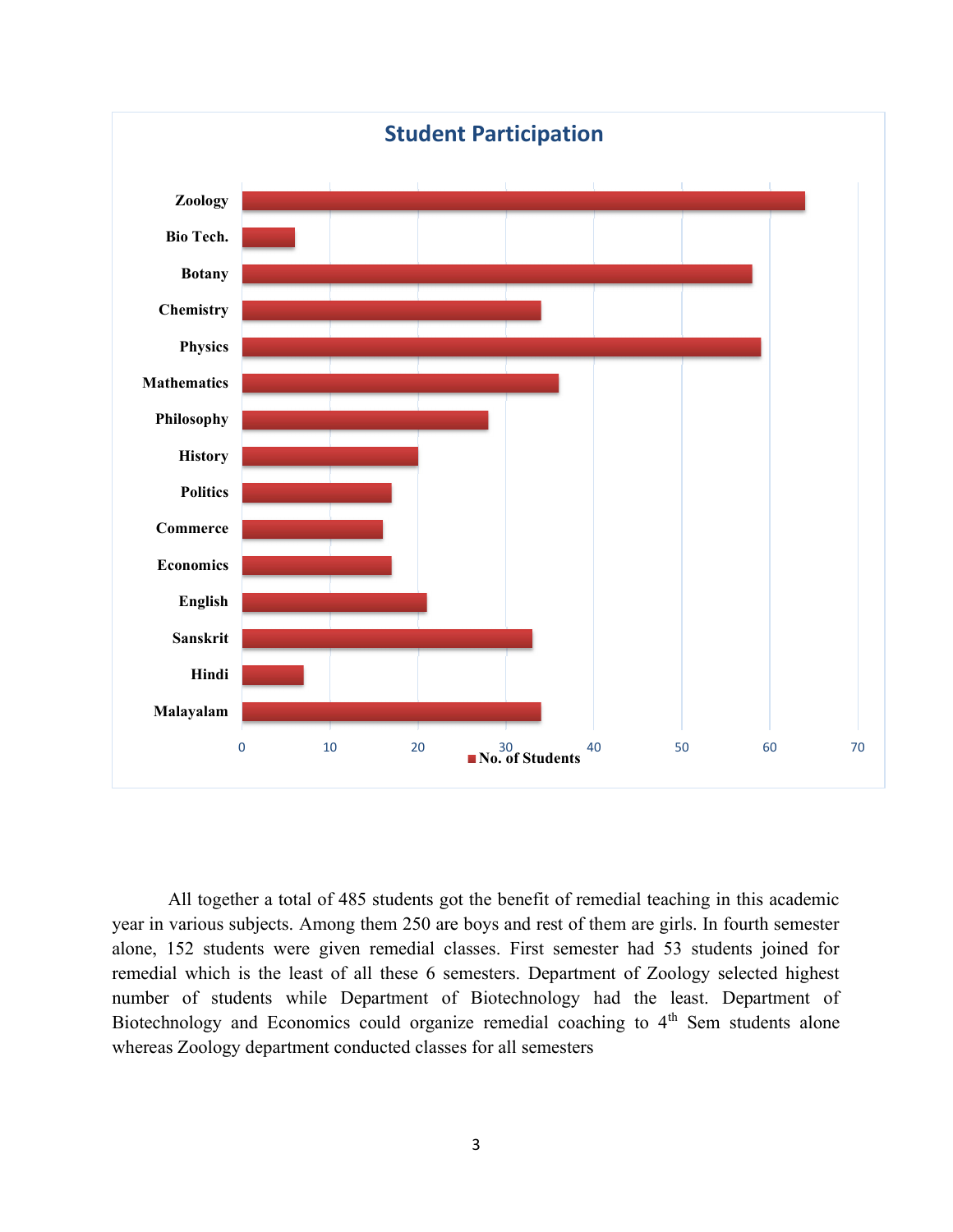

#### TEACHER'S PARTICIPATION

Most of the departments engaged their complete faculties in taking remedial class in different semesters. Fourth semester has highest participation rate. 45 faculties took classes in the fourth semester which is the highest participation level. In all other semesters more than 20 teachers took remedial classes. The exam-oriented training and repeated tests made the students overcome their learning difficulties. Moreover, the student teacher interaction was more live in remedial coaching hours than in regular classes.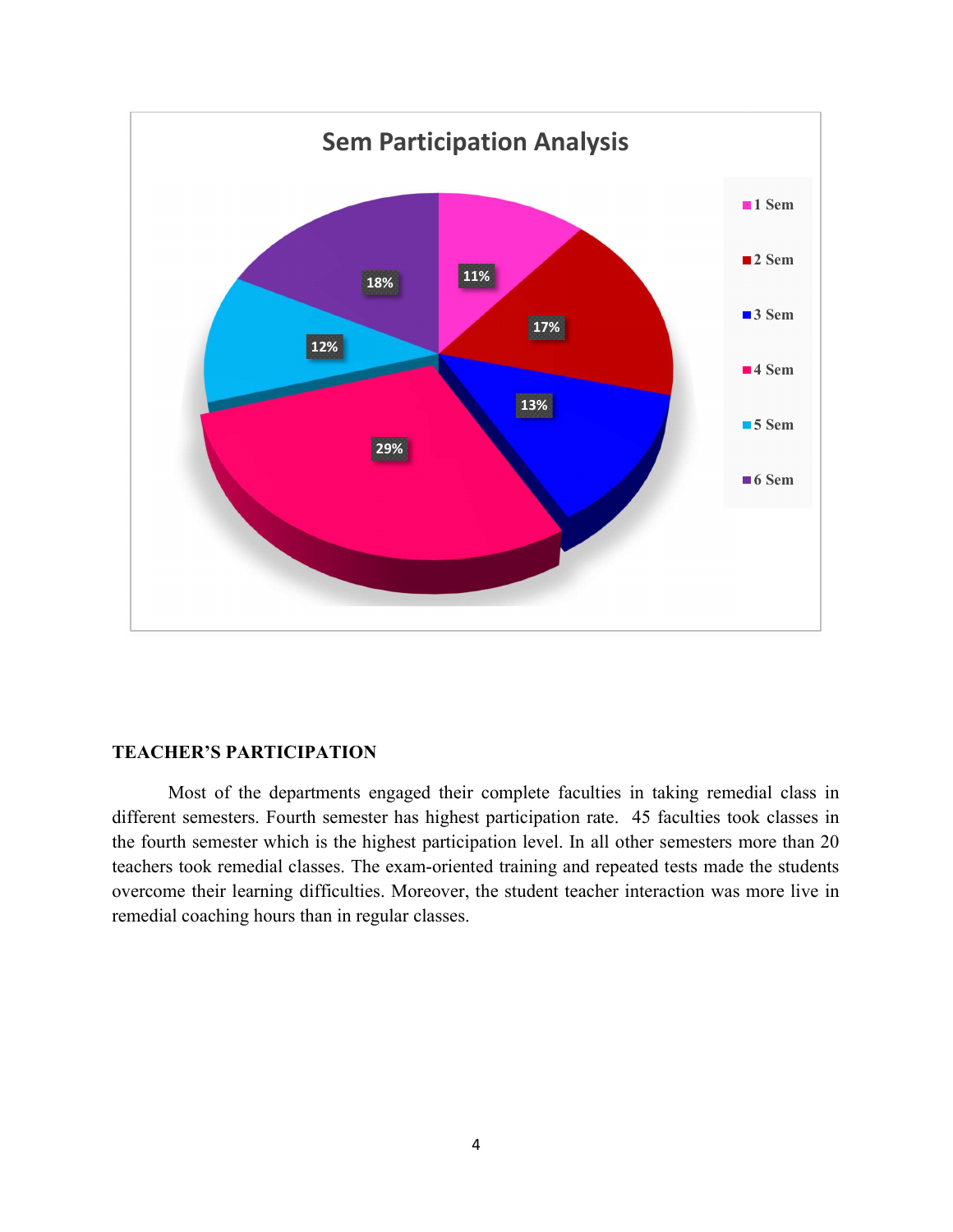| Year               | I Sem          | <b>II</b> Sem  | <b>III</b> Sem | <b>IV Sem</b>  | V Sem          | VI Sem         |
|--------------------|----------------|----------------|----------------|----------------|----------------|----------------|
| Malayalam          | 5              |                | 5              | $\overline{4}$ | 7              |                |
| Hindi              | 5              | 5              | 5              | 5              | 5              | 5              |
| <b>Sanskrit</b>    |                | $\overline{4}$ |                | $\overline{4}$ |                |                |
| <b>English</b>     |                | 3              |                | 6              |                | 3              |
| <b>Economics</b>   |                |                |                | 3              |                |                |
| Commerce           |                |                |                | $\overline{2}$ |                | $\mathbf{1}$   |
| <b>Politics</b>    |                |                |                | $\overline{2}$ |                | 3              |
| <b>History</b>     |                | 1              |                | $\overline{2}$ |                |                |
| <b>Philosophy</b>  | $\mathbf{1}$   | 1              | $\mathbf{1}$   | 1              |                |                |
| <b>Mathematics</b> | $\overline{2}$ | $\overline{2}$ | 1              | 1              | $\overline{2}$ | $\overline{2}$ |
| <b>Physics</b>     |                | $\overline{2}$ | 3              | 3              | 5              | 5              |
| <b>Chemistry</b>   |                |                |                | 3              |                | 3              |
| <b>Botany</b>      | 3              | 3              | $\overline{3}$ | 3              | 3              |                |
| <b>Bio Tech.</b>   |                |                |                | $\overline{2}$ |                |                |
| Zoology            | 5              | $\overline{4}$ | $\overline{4}$ | $\overline{4}$ | 5              | 5              |
| <b>Total</b>       | 21             | 25             | 22             | 45             | 27             | 27             |

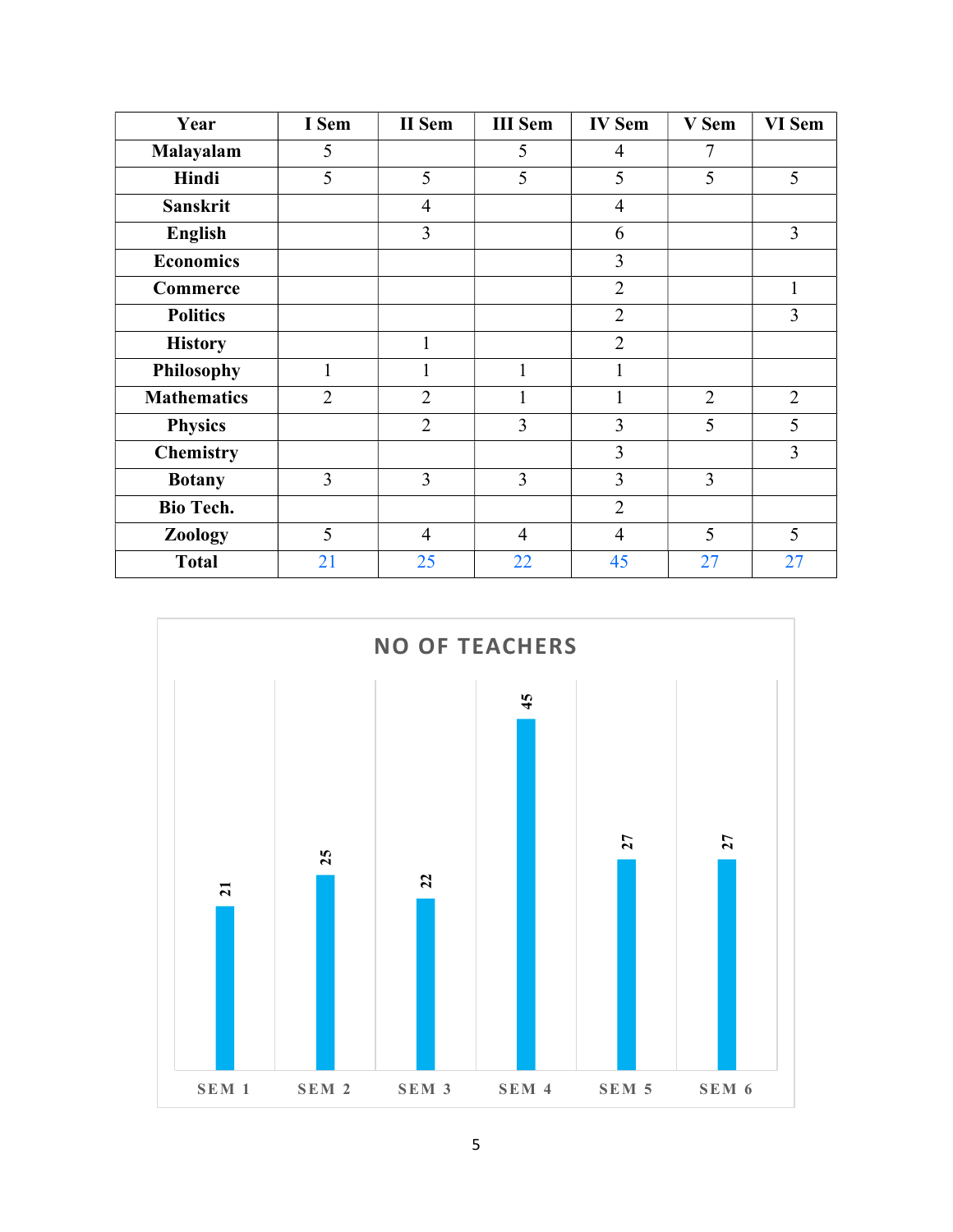#### REMEDIAL TEACHING HOURS

The table and illustrations given below show the details of hours dedicated to remedial coaching in each semester by various departments. Department of Hindi took maximum remedial hours and biotechnology could keep aside only 5hours for remedial during this current year . Most of the departments utilized evening time as remedial hours. Maximum hours engaged were on fourth semester and minimum in the first semester. In total all the departments of the college have done 379.5 hours of remedial coaching. The duration of classes was usually not more than an hour

| Year               | I Sem          |                | <b>II</b> Sem |                | <b>III</b> Sem |                | <b>IV Sem</b>  |                | V Sem          |                | VI Sem         |                |              |
|--------------------|----------------|----------------|---------------|----------------|----------------|----------------|----------------|----------------|----------------|----------------|----------------|----------------|--------------|
|                    | AM             | <b>PM</b>      | AM            | <b>PM</b>      | AM             | <b>PM</b>      | AM             | <b>PM</b>      | AM             | <b>PM</b>      | AM             | <b>PM</b>      | <b>Total</b> |
| Malayalam          | $\overline{3}$ | $\overline{3}$ |               |                | $\overline{7}$ | $\mathbf{1}$   | 5              | $\overline{2}$ | 5              | $\overline{3}$ |                |                | 29           |
| Hindi              |                | 8              |               | 8              |                | $\overline{7}$ |                | 10             |                | 10             |                | 10             | 53           |
| <b>Sanskrit</b>    |                |                |               | 12             |                |                | 2.5            | 8              |                |                |                | 10             | 32.5         |
| English            |                |                |               | 2.5            |                |                |                | 2.5            |                |                |                | 5              | 10           |
| <b>Economics</b>   |                |                |               |                |                |                | $\overline{4}$ | 6              |                |                |                |                | 10           |
| Commerce           |                |                |               |                |                |                | 9              | 5              |                |                | 9              |                | 23           |
| <b>Politics</b>    |                |                |               |                |                |                |                | 5              |                |                |                | 9              | 14           |
| <b>History</b>     |                |                | $\mathbf{1}$  | 5              |                |                | $\overline{2}$ | $\overline{4}$ |                |                |                |                | 12           |
| Philosophy         |                | 5              |               | 5              |                | 5              |                | 5              |                |                |                |                | 20           |
| <b>Mathematics</b> |                | 6              |               | 6              |                | $\overline{5}$ |                | 6              |                | 6              |                | 6              | 35           |
| <b>Physics</b>     |                |                | 3             | $\overline{3}$ | 5              | $\mathbf{1}$   | 6.5            | $\mathbf{1}$   | $\overline{3}$ | $\overline{4}$ | $\overline{4}$ | $\overline{4}$ | 34.5         |
| <b>Chemistry</b>   |                |                |               |                |                |                | $\overline{7}$ | $\overline{2}$ |                |                | 6              | $\overline{4}$ | 19           |
| <b>Botany</b>      | 5              | $\overline{2}$ | 5.5           | $\overline{2}$ | 7.5            | $\mathbf{1}$   | 7.5            | $\mathbf{1}$   | $\overline{3}$ | $\overline{2}$ |                |                | 36.5         |
| <b>Bio Tech.</b>   |                |                |               |                |                |                | 5              |                |                |                |                |                | 5            |
| Zoology            | $\mathbf{1}$   | 6              |               | 8              | $\overline{4}$ | $\overline{4}$ | $\overline{4}$ | $\overline{4}$ | $\overline{4}$ | 6              | $\overline{3}$ | $\overline{2}$ | 46           |
| <b>Total</b>       | 39             |                | 61            |                | 47.5           |                | 114            |                | 46             |                | 72             |                | 379.5        |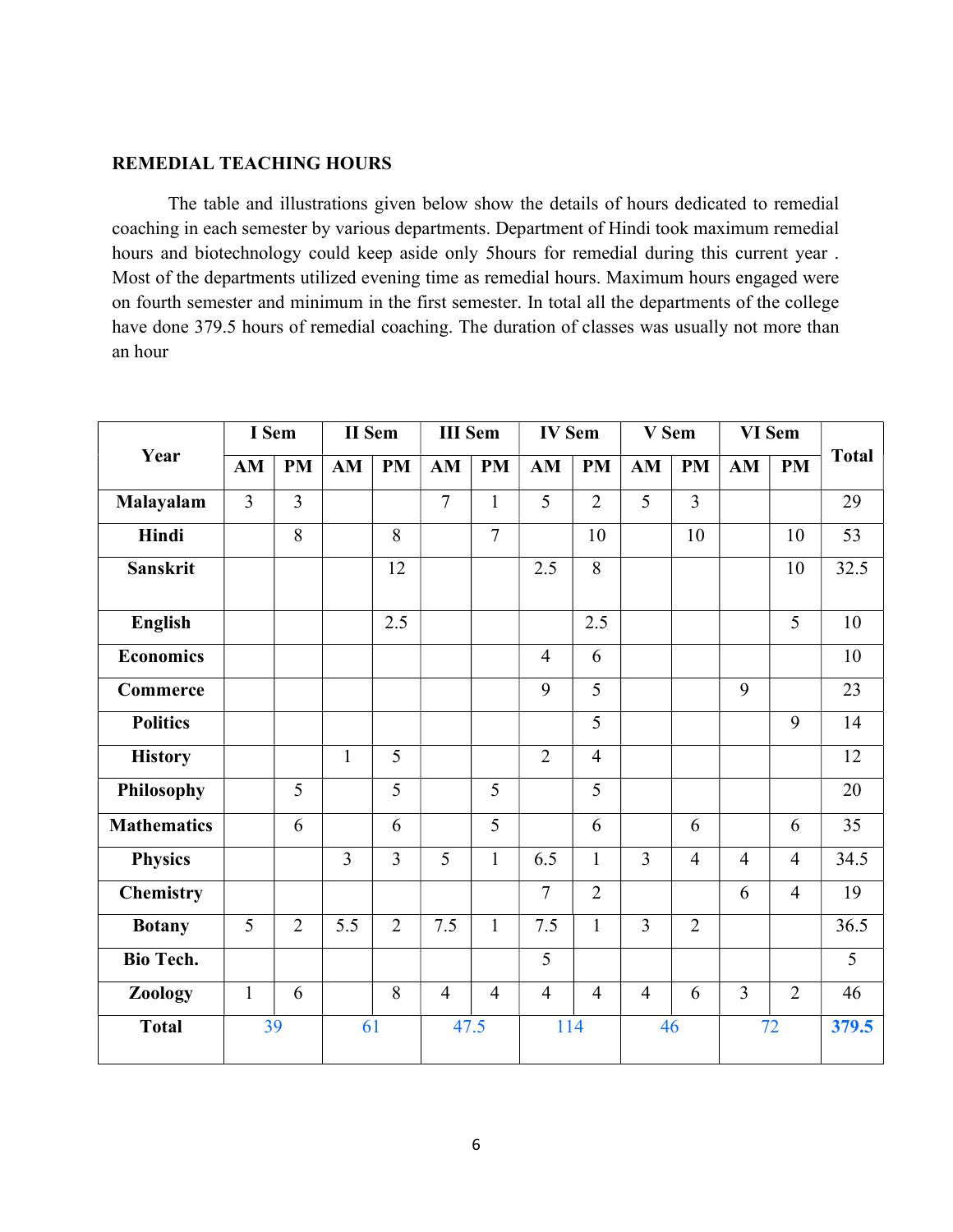

## FEEDBACK FROM STUDENTS